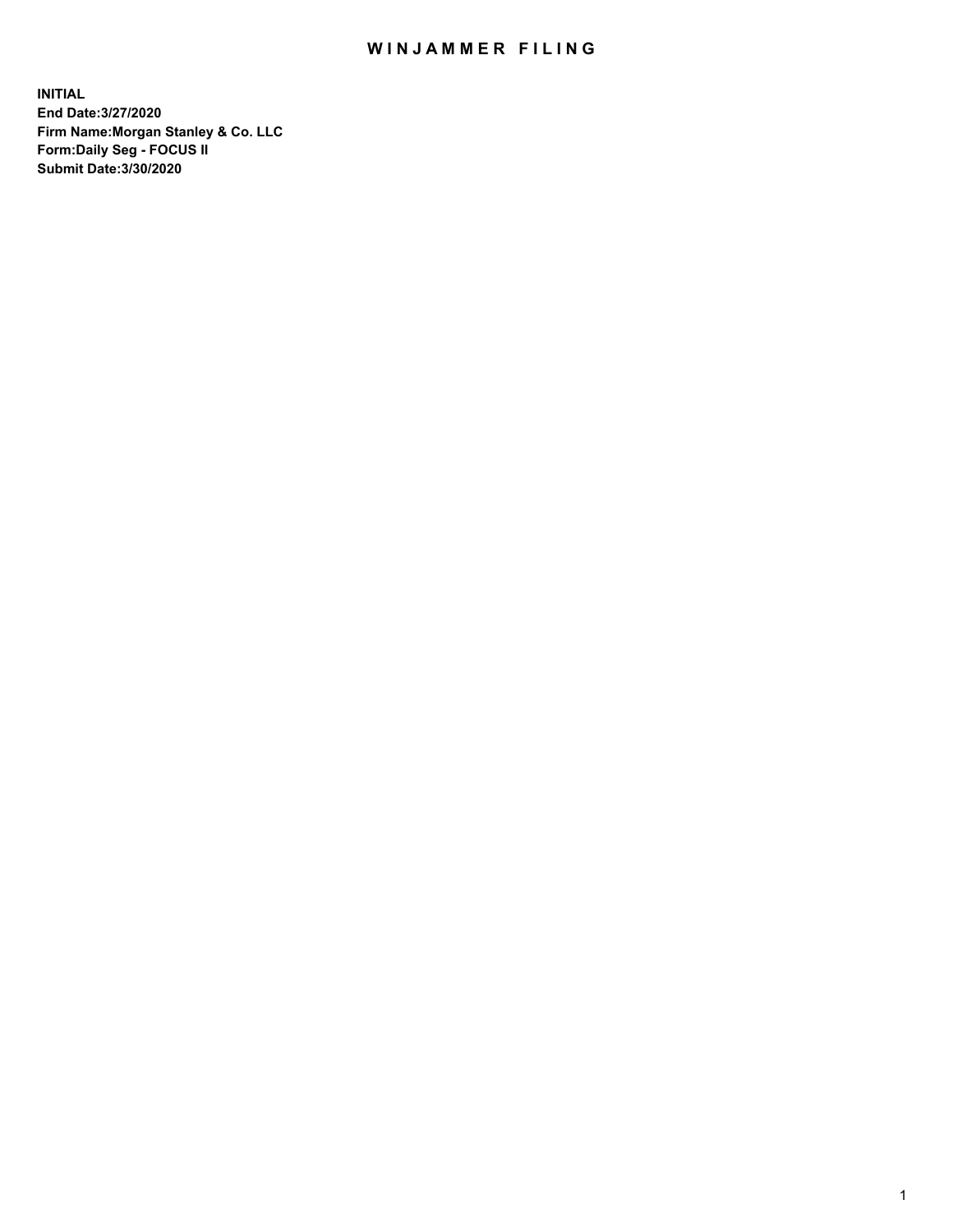**INITIAL End Date:3/27/2020 Firm Name:Morgan Stanley & Co. LLC Form:Daily Seg - FOCUS II Submit Date:3/30/2020 Daily Segregation - Cover Page**

| Name of Company                                                                                                                                                                                                                                                                                                                | Morgan Stanley & Co. LLC                                |
|--------------------------------------------------------------------------------------------------------------------------------------------------------------------------------------------------------------------------------------------------------------------------------------------------------------------------------|---------------------------------------------------------|
| <b>Contact Name</b>                                                                                                                                                                                                                                                                                                            | <b>Ikram Shah</b>                                       |
| <b>Contact Phone Number</b>                                                                                                                                                                                                                                                                                                    | 212-276-0963                                            |
| <b>Contact Email Address</b>                                                                                                                                                                                                                                                                                                   | Ikram.shah@morganstanley.com                            |
| FCM's Customer Segregated Funds Residual Interest Target (choose one):<br>a. Minimum dollar amount: ; or<br>b. Minimum percentage of customer segregated funds required:% ; or<br>c. Dollar amount range between: and; or<br>d. Percentage range of customer segregated funds required between:% and%.                         | 235,000,000<br><u>0</u><br><u>00</u><br><u>00</u>       |
| FCM's Customer Secured Amount Funds Residual Interest Target (choose one):<br>a. Minimum dollar amount: ; or<br>b. Minimum percentage of customer secured funds required:%; or<br>c. Dollar amount range between: and; or<br>d. Percentage range of customer secured funds required between:% and%.                            | 140,000,000<br><u>0</u><br><u>0 0</u><br>0 <sub>0</sub> |
| FCM's Cleared Swaps Customer Collateral Residual Interest Target (choose one):<br>a. Minimum dollar amount: ; or<br>b. Minimum percentage of cleared swaps customer collateral required:% ; or<br>c. Dollar amount range between: and; or<br>d. Percentage range of cleared swaps customer collateral required between:% and%. | 92,000,000<br><u>0</u><br><u>00</u><br>00               |

Attach supporting documents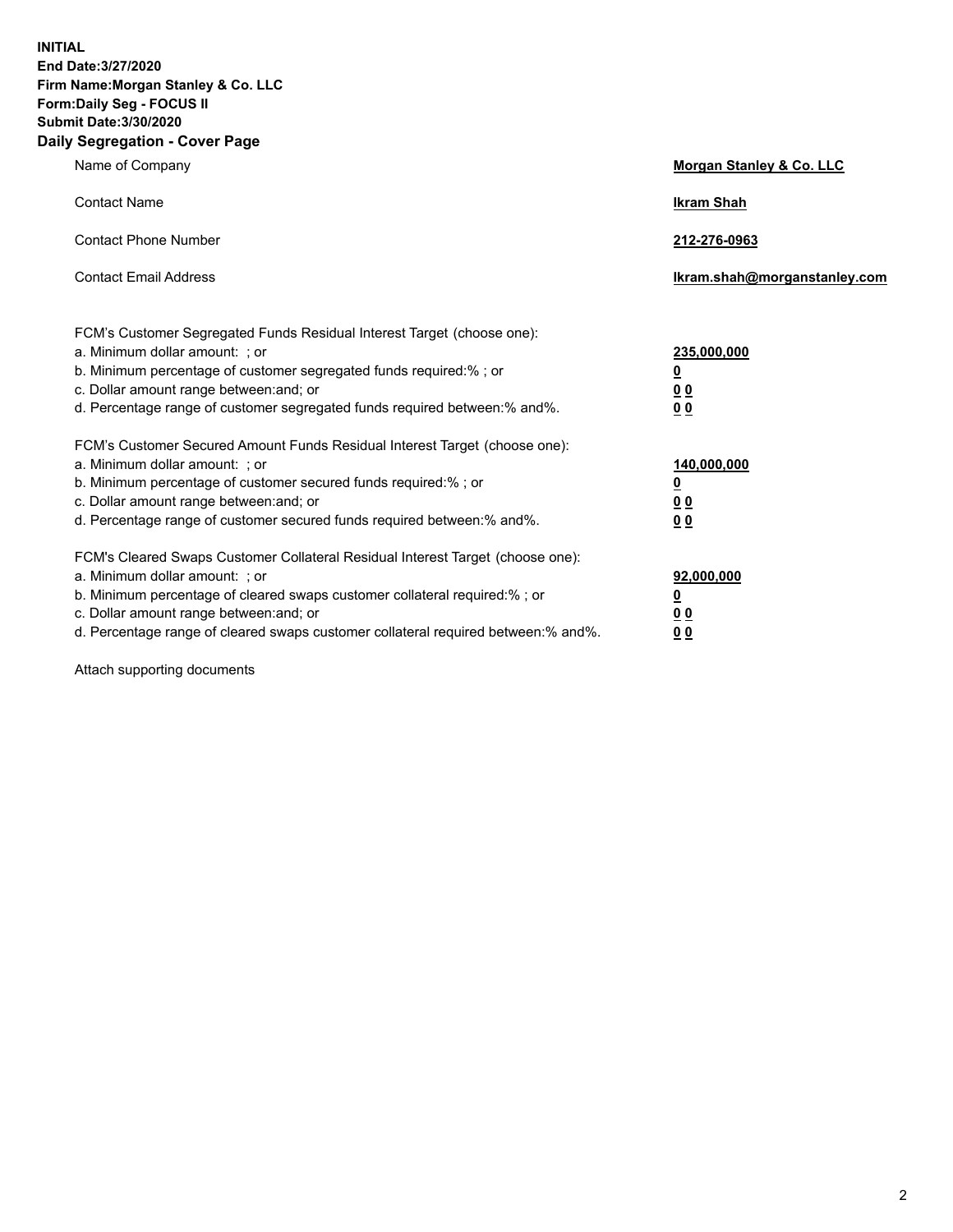## **INITIAL End Date:3/27/2020 Firm Name:Morgan Stanley & Co. LLC Form:Daily Seg - FOCUS II Submit Date:3/30/2020 Daily Segregation - Secured Amounts** Foreign Futures and Foreign Options Secured Amounts Amount required to be set aside pursuant to law, rule or regulation of a foreign government or a rule of a self-regulatory organization authorized thereunder **0** [7305] 1. Net ledger balance - Foreign Futures and Foreign Option Trading - All Customers A. Cash **4,542,442,672** [7315] B. Securities (at market) **2,704,435,387** [7317] 2. Net unrealized profit (loss) in open futures contracts traded on a foreign board of trade **-395,213,286** [7325] 3. Exchange traded options a. Market value of open option contracts purchased on a foreign board of trade **45,375,748** [7335] b. Market value of open contracts granted (sold) on a foreign board of trade **-42,466,383** [7337] 4. Net equity (deficit) (add lines 1. 2. and 3.) **6,854,574,138** [7345] 5. Account liquidating to a deficit and account with a debit balances - gross amount **335,909,458** [7351] Less: amount offset by customer owned securities **-304,478,324** [7352] **31,431,134** [7354] 6. Amount required to be set aside as the secured amount - Net Liquidating Equity Method (add lines 4 and 5) **6,886,005,272** [7355] 7. Greater of amount required to be set aside pursuant to foreign jurisdiction (above) or line 6. **6,886,005,272** [7360] FUNDS DEPOSITED IN SEPARATE REGULATION 30.7 ACCOUNTS 1. Cash in banks A. Banks located in the United States **112,639,675** [7500] B. Other banks qualified under Regulation 30.7 **846,692,725** [7520] **959,332,400** [7530] 2. Securities A. In safekeeping with banks located in the United States **1,010,109,930** [7540] B. In safekeeping with other banks qualified under Regulation 30.7 **0** [7560] **1,010,109,930** [7570] 3. Equities with registered futures commission merchants A. Cash **11,298,583** [7580] B. Securities **0** [7590] C. Unrealized gain (loss) on open futures contracts **1,342,629** [7600] D. Value of long option contracts **0** [7610] E. Value of short option contracts **0** [7615] **12,641,212** [7620] 4. Amounts held by clearing organizations of foreign boards of trade A. Cash **0** [7640] B. Securities **0** [7650] C. Amount due to (from) clearing organization - daily variation **0** [7660] D. Value of long option contracts **0** [7670] E. Value of short option contracts **0** [7675] **0** [7680] 5. Amounts held by members of foreign boards of trade A. Cash **4,100,513,133** [7700] B. Securities **1,694,325,457** [7710] C. Unrealized gain (loss) on open futures contracts **-396,555,915** [7720] D. Value of long option contracts **45,375,748** [7730] E. Value of short option contracts **-42,466,383** [7735] **5,401,192,040** [7740] 6. Amounts with other depositories designated by a foreign board of trade **0** [7760] 7. Segregated funds on hand **0** [7765] 8. Total funds in separate section 30.7 accounts **7,383,275,582** [7770] 9. Excess (deficiency) Set Aside for Secured Amount (subtract line 7 Secured Statement Page 1 from Line 8) **497,270,310** [7380]

- 10. Management Target Amount for Excess funds in separate section 30.7 accounts **140,000,000** [7780]
- 11. Excess (deficiency) funds in separate 30.7 accounts over (under) Management Target **357,270,310** [7785]

3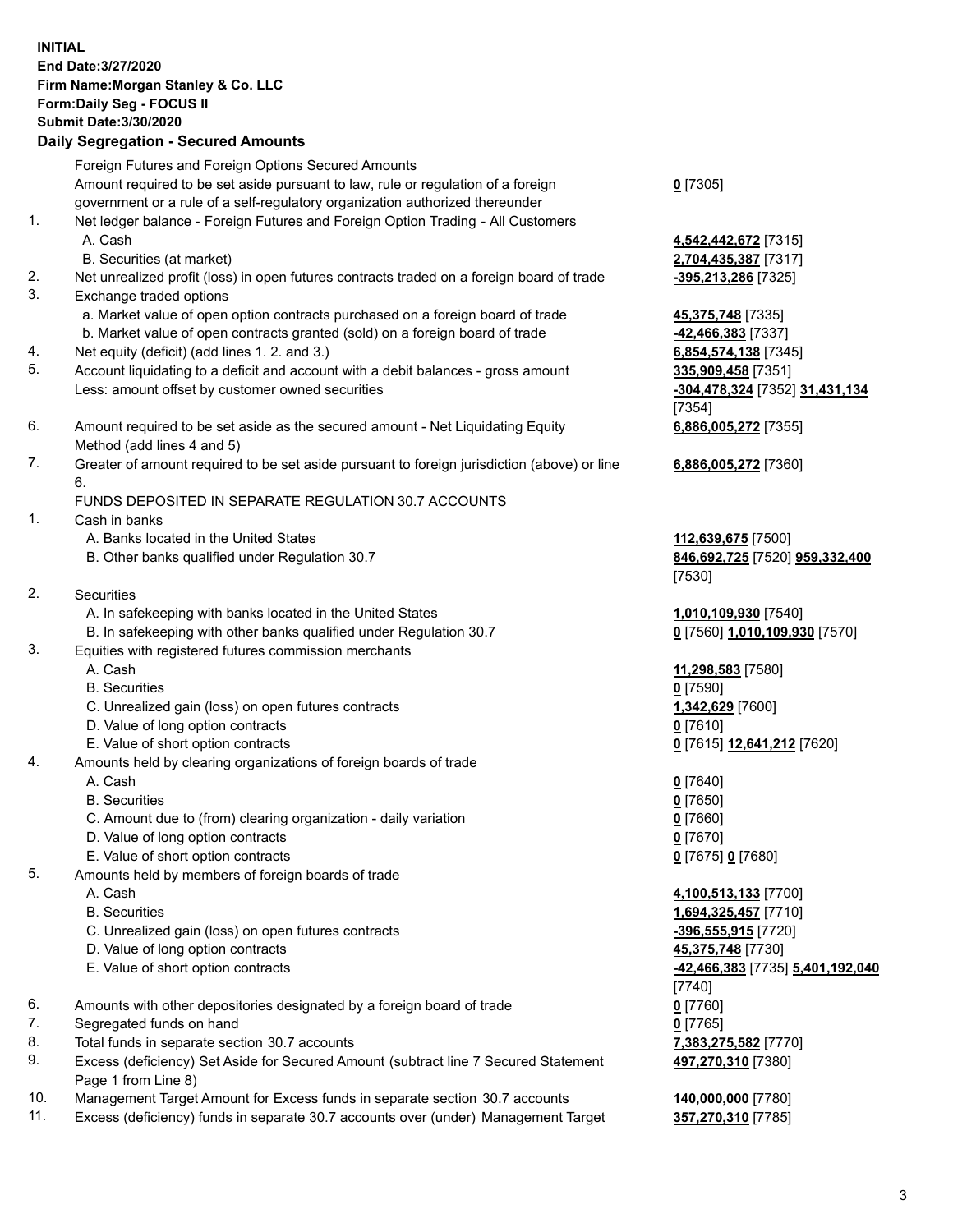**INITIAL End Date:3/27/2020 Firm Name:Morgan Stanley & Co. LLC Form:Daily Seg - FOCUS II Submit Date:3/30/2020 Daily Segregation - Segregation Statement** SEGREGATION REQUIREMENTS(Section 4d(2) of the CEAct) 1. Net ledger balance A. Cash **12,485,797,197** [7010] B. Securities (at market) **9,938,982,018** [7020] 2. Net unrealized profit (loss) in open futures contracts traded on a contract market **4,563,561,471** [7030] 3. Exchange traded options A. Add market value of open option contracts purchased on a contract market **784,620,697** [7032] B. Deduct market value of open option contracts granted (sold) on a contract market **-709,365,506** [7033] 4. Net equity (deficit) (add lines 1, 2 and 3) **27,063,595,877** [7040] 5. Accounts liquidating to a deficit and accounts with debit balances - gross amount **797,208,552** [7045] Less: amount offset by customer securities **-776,595,710** [7047] **20,612,842** [7050] 6. Amount required to be segregated (add lines 4 and 5) **27,084,208,719** [7060] FUNDS IN SEGREGATED ACCOUNTS 7. Deposited in segregated funds bank accounts A. Cash **4,063,540,876** [7070] B. Securities representing investments of customers' funds (at market) **0** [7080] C. Securities held for particular customers or option customers in lieu of cash (at market) **2,430,712,257** [7090] 8. Margins on deposit with derivatives clearing organizations of contract markets A. Cash **14,783,225,790** [7100] B. Securities representing investments of customers' funds (at market) **0** [7110] C. Securities held for particular customers or option customers in lieu of cash (at market) **7,508,269,761** [7120] 9. Net settlement from (to) derivatives clearing organizations of contract markets **-590,918,013** [7130] 10. Exchange traded options A. Value of open long option contracts **784,620,697** [7132] B. Value of open short option contracts **-709,365,506** [7133] 11. Net equities with other FCMs A. Net liquidating equity **11,467,533** [7140] B. Securities representing investments of customers' funds (at market) **0** [7160] C. Securities held for particular customers or option customers in lieu of cash (at market) **0** [7170] 12. Segregated funds on hand **0** [7150] 13. Total amount in segregation (add lines 7 through 12) **28,281,553,395** [7180] 14. Excess (deficiency) funds in segregation (subtract line 6 from line 13) **1,197,344,676** [7190] 15. Management Target Amount for Excess funds in segregation **235,000,000** [7194]

16. Excess (deficiency) funds in segregation over (under) Management Target Amount Excess

**962,344,676** [7198]